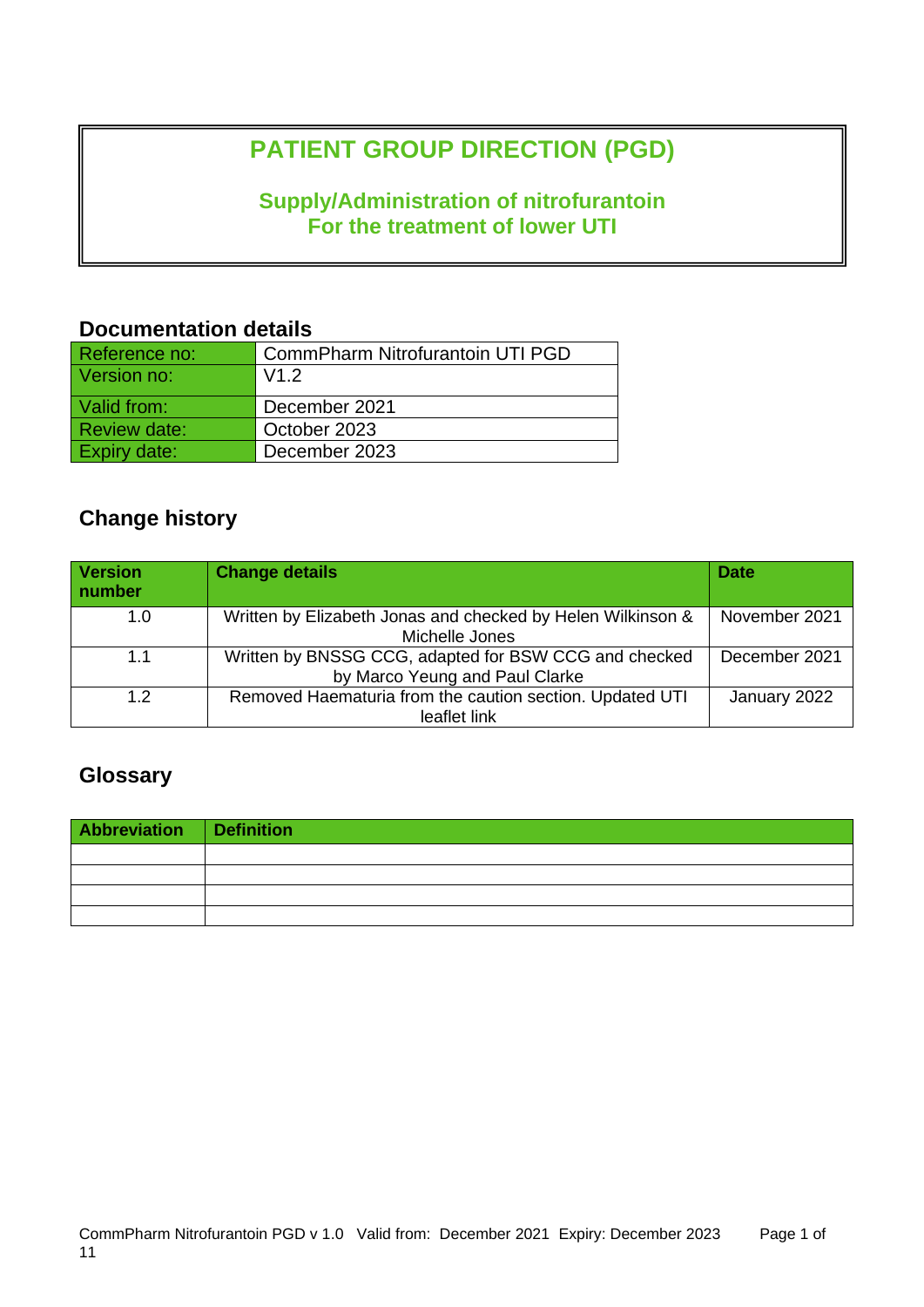## **1. PGD template development**

| Developed by:                                                                | <b>Name</b>                                                                          | <b>Signature</b> | <b>Date</b> |
|------------------------------------------------------------------------------|--------------------------------------------------------------------------------------|------------------|-------------|
| <b>Pharmacist</b>                                                            | Elizabeth Jonas, Senior<br><b>Medicines Optimisation</b><br>Pharmacist, BNSSG CCG    | maa              | 11.02.2020  |
| <b>Doctor</b>                                                                | Dr Shaba Nabi, GP<br>Prescribing lead, BNSSG<br><b>CCG</b>                           |                  | 13.02.2020  |
| <b>Registered</b><br><b>Professional</b><br>representing users<br>of the PGD | Helen Wilkinson, Principal<br><b>Medicines Optimisation</b><br>Pharmacist, BNSSG CCG |                  | 12.02.2020  |

## **PGD Working Group Membership**

| <b>Name</b>           | <b>Designation</b>                                            |
|-----------------------|---------------------------------------------------------------|
| Helen Wilkinson       | <b>Principal Medicines Optimisation Pharmacist, BNSSG CCG</b> |
| Elizabeth Jonas       | Senior Medicines Optimisation Pharmacist, BNSSG CCG           |
| Michelle Jones        | Senior Medicines Optimisation Pharmacist, BNSSG CCG           |
| <b>Judith Poulton</b> | <b>Pharmacist, Avon Local Pharmaceutical Committee</b>        |
| Dr Shaba Nabi         | GP Prescribing Lead, BNSSG CCG                                |
| <b>Richard Brown</b>  | <b>Pharmacist, Avon Local Pharmaceutical Committee</b>        |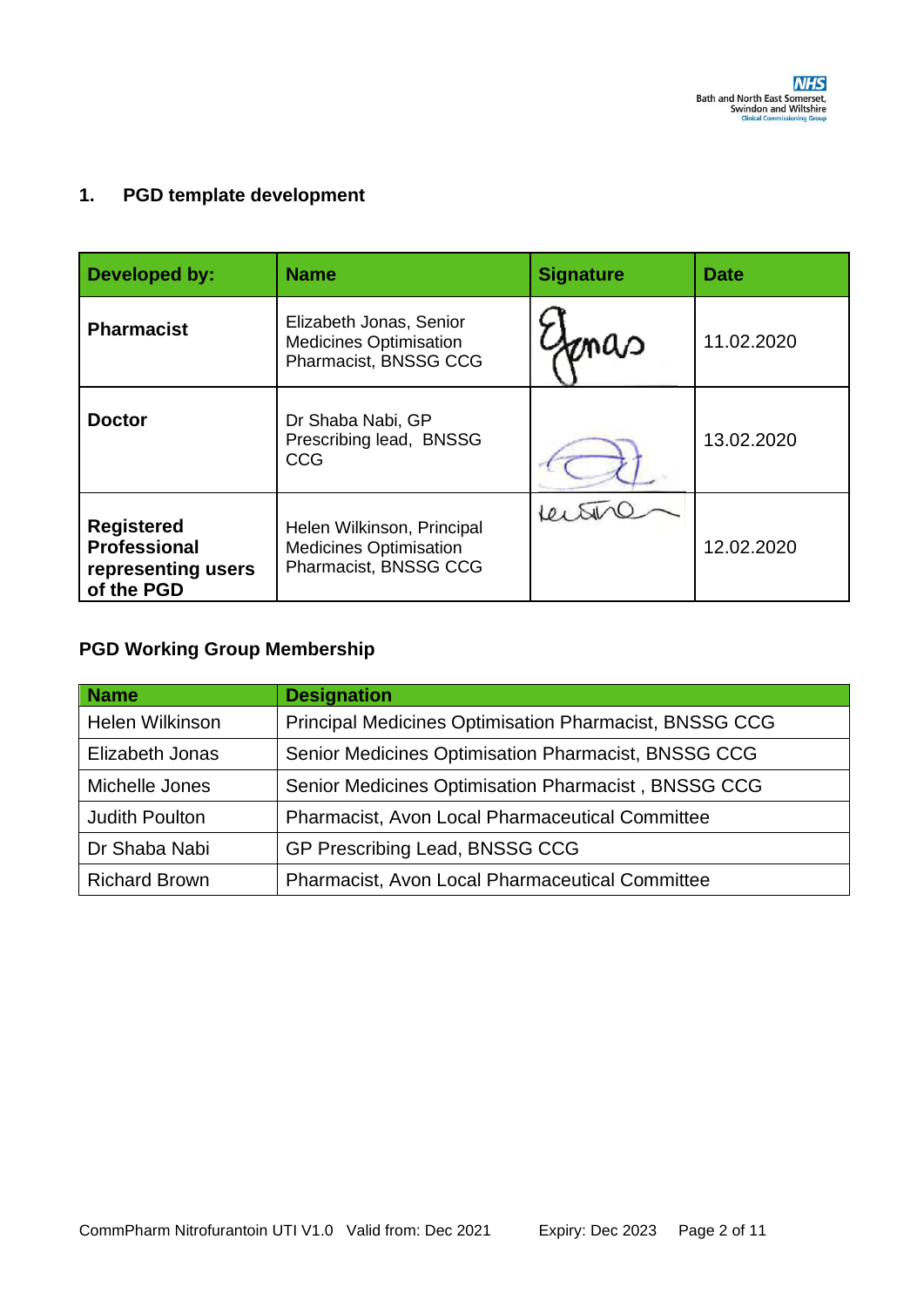$2<sub>1</sub>$ *2.* **Organisational authorisations** *(may require amendment depending on how the service using the PGD is being commissioned/the organisation who is responsible for authorising the PGD – not all fields may be applicable)* 

The PGD is not legally valid until it has had the relevant organisational authorisation.

It is the responsibility of the organisation that has legal authority to authorise the PGD, to ensure that all legal and governance requirements are met. The authorising body accepts governance responsibility for the appropriate use of the PGD.

**Bath and North East Somerset, Swindon and Wiltshire CCG** authorises this PGD for use by the services or providers listed below:

### **Authorised for use by the following organisation and/or services**

Community Pharmacies contracted to provide the BSW CCG Community Pharmacy PGD Service for Minor Ailments

**Limitations to authorisation**

None

## **Organisational approval (legal requirement)**

| <b>Senior Doctor</b>            |                 |             |             |
|---------------------------------|-----------------|-------------|-------------|
| <b>Role</b>                     | <b>Name</b>     | <b>Sign</b> | <b>Date</b> |
| <b>Medical Director BSW CCG</b> | Dr Ruth Grabham | Car Graham  | 08.12.21    |

| <b>Senior Pharmacist</b>                                       |                    |             |             |
|----------------------------------------------------------------|--------------------|-------------|-------------|
| Role                                                           | <b>Name</b>        | <b>Sign</b> | <b>Date</b> |
| <b>Associate Director (Medicines</b><br>Optimisation), BSW CCG | <b>Paul Clarke</b> | Chal.       | 02.12.21    |

| Organisational approval (legal requirement)   |             |                   |             |
|-----------------------------------------------|-------------|-------------------|-------------|
| <b>Role</b>                                   | <b>Name</b> | <b>Sign</b>       | <b>Date</b> |
| Director (Medicines<br>Optimisation), BSW CCG | Nadine Fox  | <b>CONTRACTOR</b> | 02.12.21    |

Local enquiries regarding the use of this PGD may be directed to [bswccg.prescribing@nhs.net](mailto:bswccg.prescribing@nhs.net)

CommPharm Nitrofurantoin UTI V1.0 Valid from: Dec 2021 Expiry: Dec 2023 Page 3 of 11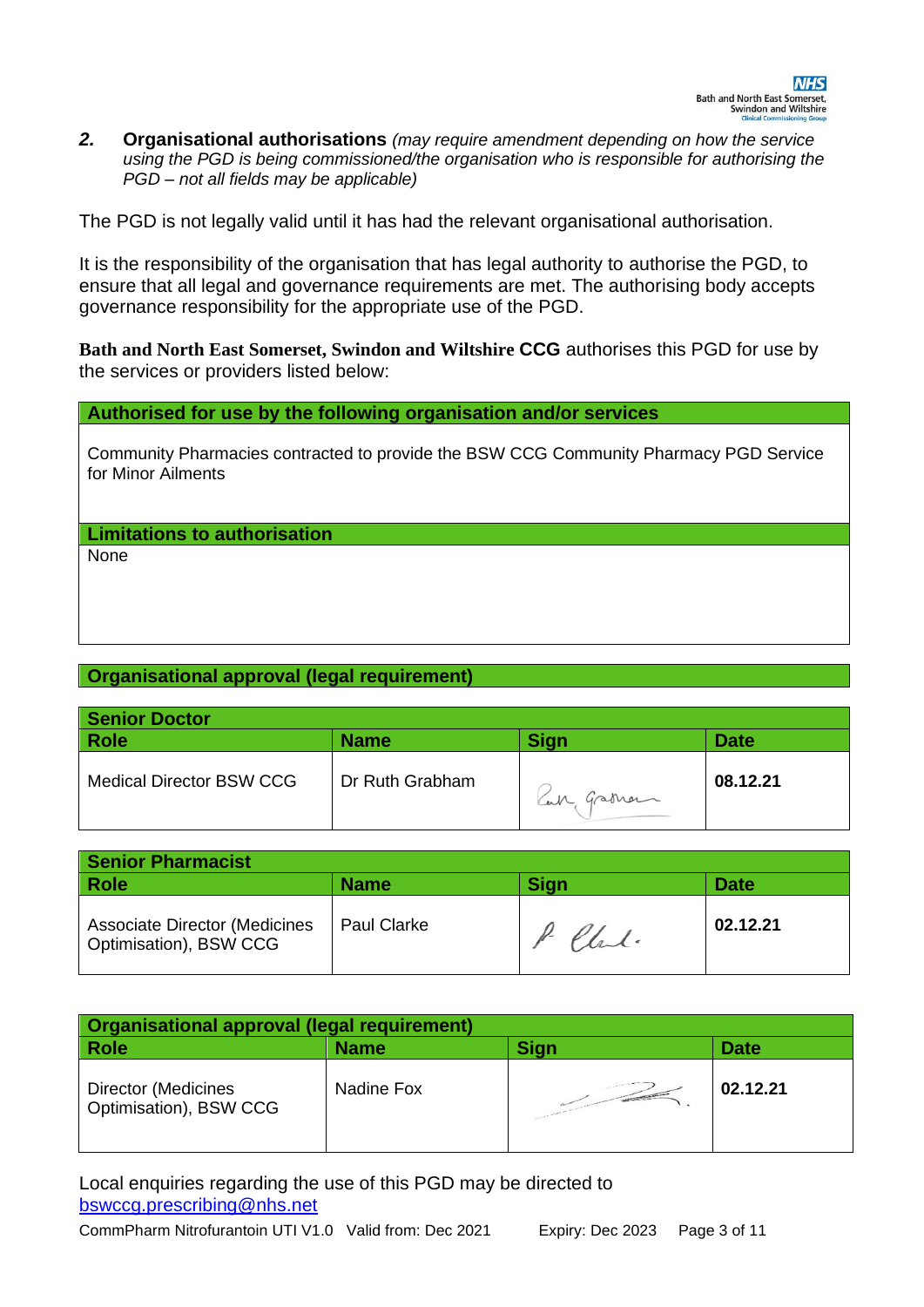Section 7 provides a registered health professional authorisation sheet. Individual professionals must be authorised by name to work to this PGD. Alternative authorisation sheets/templates may be used where appropriate in accordance with local policy.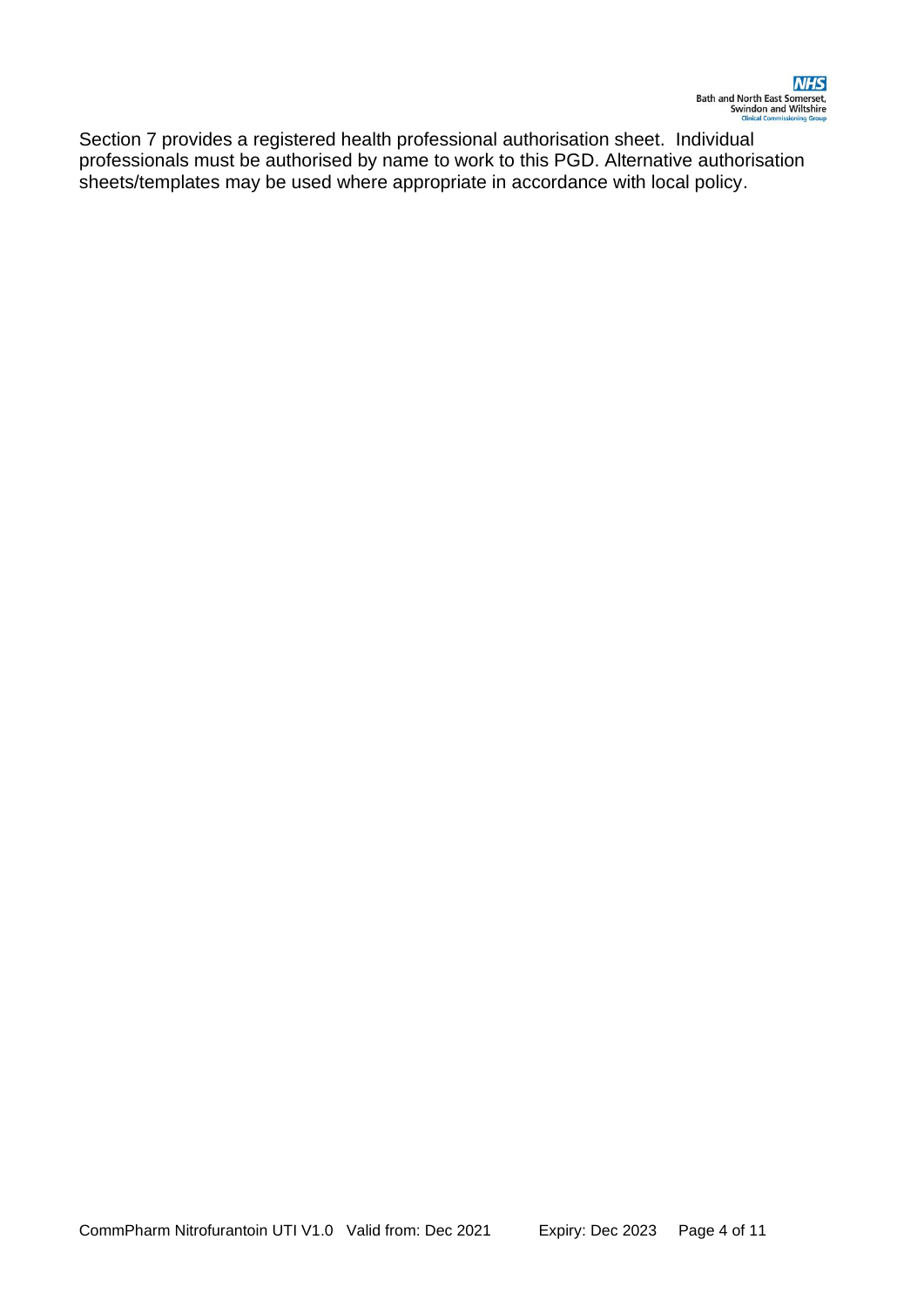## **3. Characteristics of staff**

| <b>Qualifications and</b><br>professional registration | Pharmacists registered with the General Pharmaceutical Council<br>(GPhC)                                                                                                                                                                                                                                                                                                                                                                                                                                                                                                                                                                                                                                                                                                                                                                                                                                                                                                                                                                                                                                                      |
|--------------------------------------------------------|-------------------------------------------------------------------------------------------------------------------------------------------------------------------------------------------------------------------------------------------------------------------------------------------------------------------------------------------------------------------------------------------------------------------------------------------------------------------------------------------------------------------------------------------------------------------------------------------------------------------------------------------------------------------------------------------------------------------------------------------------------------------------------------------------------------------------------------------------------------------------------------------------------------------------------------------------------------------------------------------------------------------------------------------------------------------------------------------------------------------------------|
| <b>Initial training</b>                                | must be authorised by name as an approved practitioner under<br>٠<br>the current terms of this Patient Group Direction before working<br>to it<br>Has undertaken appropriate training and declared themselves<br>$\bullet$<br>assessed competent to carry out clinical assessment of patient<br>leading to diagnosis that requires treatment according to the<br>indications listed in this PGD<br>must have undertaken appropriate training for working under<br>٠<br>PGDs for supply/administration of medicines<br>must be competent in the use of PGDs (see NICE Competency<br>$\bullet$<br>framework for health professionals using patient group<br>directions)<br>must have access to the Patient Group Direction and<br>٠<br>associated online resource<br>should fulfil any additional requirements defined by local policy<br>The registered healthcare professional authorised to operate<br>under this PGD must have undertaken appropriate training and<br>successfully completed the declaration of competence to<br>undertake clinical assessment of patient leading to diagnosis of<br>the conditions listed. |
| <b>Competency assessment</b>                           | Complete the self-declaration for this PGD on PharmOutcomes<br>Staff operating under this PGD are encouraged to review their<br>competency using the NICE Competency Framework for health<br>professionals using patient group directions<br>Individuals operating under this PGD are personally responsible<br>for ensuring they remain up to date with the use of all medicines<br>included in the PGD - if any training needs are identified these<br>should be discussed with the senior individual responsible for<br>authorising individuals to act under the PGD and further<br>training provided as required.                                                                                                                                                                                                                                                                                                                                                                                                                                                                                                         |
| <b>Ongoing training and</b><br>competency              | Practitioners must ensure they are up to date with relevant issues<br>and clinical skills relating to this PGD and should be aware of any<br>change to the recommendations for the medicines listed. It is the<br>responsibility of the individual to keep up-to-date with Continued<br>Professional Development (CPD).                                                                                                                                                                                                                                                                                                                                                                                                                                                                                                                                                                                                                                                                                                                                                                                                       |
|                                                        | The decision to supply any medication rests with the individual registered health                                                                                                                                                                                                                                                                                                                                                                                                                                                                                                                                                                                                                                                                                                                                                                                                                                                                                                                                                                                                                                             |

*professional who must abide by the PGD and any associated organisation policies.*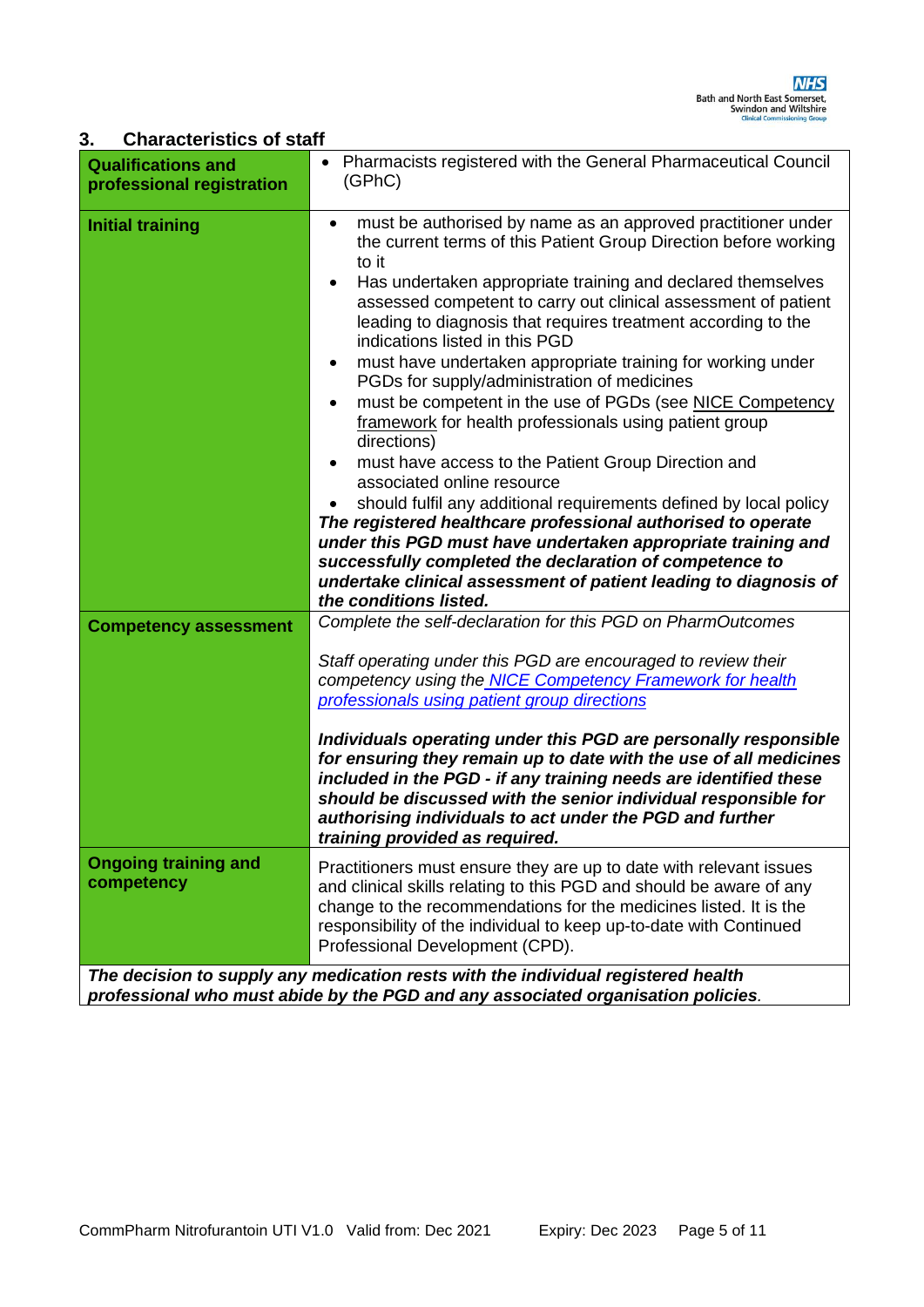#### 4. **4. Clinical condition or situation to which this PGD applies**

| <b>Clinical condition or</b><br>situation to which this<br><b>PGD applies</b> | Treatment of acute uncomplicated urinary tract infections, in<br>non-pregnant females aged between 16 and 64 years old                                                                                                                                                                                                                                                                                                                                                                                                                                                                                                                                                                                                                                                                                                                                                                                                                                                                                                                                                                                                                                                                                                                                                                                          |  |
|-------------------------------------------------------------------------------|-----------------------------------------------------------------------------------------------------------------------------------------------------------------------------------------------------------------------------------------------------------------------------------------------------------------------------------------------------------------------------------------------------------------------------------------------------------------------------------------------------------------------------------------------------------------------------------------------------------------------------------------------------------------------------------------------------------------------------------------------------------------------------------------------------------------------------------------------------------------------------------------------------------------------------------------------------------------------------------------------------------------------------------------------------------------------------------------------------------------------------------------------------------------------------------------------------------------------------------------------------------------------------------------------------------------|--|
|                                                                               | Nitrofurantoin is second line for patients when there are high<br>risk factors for increased resistance (risk factors for increased<br>resistance include: care home resident, hospitalisation >7 days in the<br>last 6 months, un-resolving urinary symptoms, recent travel to a<br>country with increased antimicrobial resistance (outside northern<br>Europe and Australasia) especially health related, previous known<br>UTI resistance to trimethoprim, cephalosporins or quinolones)                                                                                                                                                                                                                                                                                                                                                                                                                                                                                                                                                                                                                                                                                                                                                                                                                    |  |
| <b>Criteria for inclusion</b>                                                 | Female adults with an uncomplicated urinary tract infection<br>$\bullet$<br>Aged between 16 and 64 years (inclusive)<br>$\bullet$<br>Valid informed consent<br>$\bullet$                                                                                                                                                                                                                                                                                                                                                                                                                                                                                                                                                                                                                                                                                                                                                                                                                                                                                                                                                                                                                                                                                                                                        |  |
|                                                                               | Two or three of the three key diagnosis signs / symptoms<br>٠                                                                                                                                                                                                                                                                                                                                                                                                                                                                                                                                                                                                                                                                                                                                                                                                                                                                                                                                                                                                                                                                                                                                                                                                                                                   |  |
|                                                                               | Dysuria<br>$\overline{\phantom{a}}$<br>New nocturia<br>Urine cloudy to the naked eye                                                                                                                                                                                                                                                                                                                                                                                                                                                                                                                                                                                                                                                                                                                                                                                                                                                                                                                                                                                                                                                                                                                                                                                                                            |  |
|                                                                               | Second line treatment when there are risk factors for increased<br>$\bullet$<br>resistance.                                                                                                                                                                                                                                                                                                                                                                                                                                                                                                                                                                                                                                                                                                                                                                                                                                                                                                                                                                                                                                                                                                                                                                                                                     |  |
| <b>Criteria for exclusion</b>                                                 | No valid informed consent<br>$\bullet$<br>Age under 16 years<br>$\bullet$<br>Patients aged 65 years or over<br>$\bullet$<br>Male patients<br>$\bullet$<br><b>Red flags</b><br>$\bullet$<br>Signs of sepsis<br>Patient with symptoms of pyelonephritis (signs include<br>kidney pain/ tenderness in the back under the ribs,<br>new/different myalgia, flu like illness, shaking chills<br>(rigors) or temperature 37.9oC or above,<br>nausea/vomiting)<br>Visible haematuria (blood in urine)<br>Pregnancy<br>$\bullet$<br>Breast-feeding<br>$\bullet$<br>Patients who are immuno-compromised<br>٠<br>Patient with vaginal and/ or urethral causes of urinary symptoms:<br>$\bullet$<br>Vaginal discharge (80% do not have a UTI),<br><b>Urethritis</b><br>Sexually transmitted infections<br>Genitourinary syndrome of menopause<br>Thrush<br>Patients with known renal impairment<br>Have any urological abnormalities (for example renal calculus,<br>٠<br>vesicoureteric reflux, reflux nephropathy, neurogenic bladder,<br>urinary obstruction or recent instrumentation) or who have had<br>surgery involving the lower urinary tract, urinary catheter<br>Presenting with a recent UTI treated with antibiotics in the last<br>٠<br>two weeks<br>Women with drug induced cystitis (allopurinol, danazol, |  |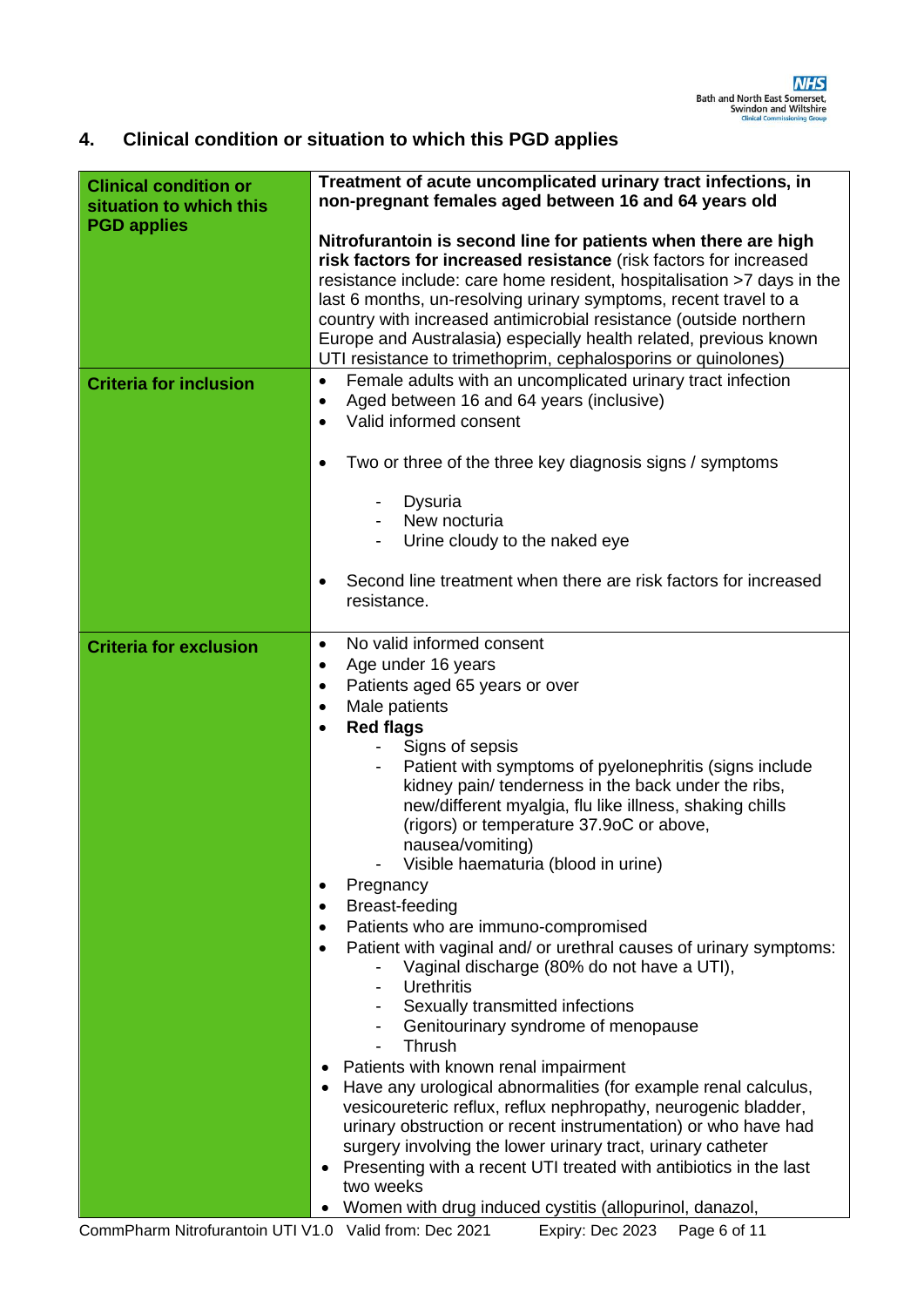|                                                                     | <b>Clinical Commissioning Group</b>                                                                                                                                                                                                                                                                                                                                                                                                                                                                                                                                                                                                                                                                                                                                                                                                                                                                                                                                                                                                                                             |
|---------------------------------------------------------------------|---------------------------------------------------------------------------------------------------------------------------------------------------------------------------------------------------------------------------------------------------------------------------------------------------------------------------------------------------------------------------------------------------------------------------------------------------------------------------------------------------------------------------------------------------------------------------------------------------------------------------------------------------------------------------------------------------------------------------------------------------------------------------------------------------------------------------------------------------------------------------------------------------------------------------------------------------------------------------------------------------------------------------------------------------------------------------------|
|                                                                     | cyclophosphamide, tiaprofenic acid and possibly other NSAIDs)<br>Acute porphyria<br>Patients with only one of the key diagnosis signs/ symptoms<br>$\bullet$<br>(dysuria, new nocturia, urine cloudy to the naked eye) – refer to<br>GP practice or out of hours for a urine dipstick to be performed to<br>aid diagnosis<br>Patients with none of the key diagnosis signs/symptoms<br>$\bullet$<br>(dysuria, new nocturia, urine cloudy to the naked eye). Review if<br>there are any other urinary symptoms:<br>Urgency<br>Frequency<br>Visible haematuria<br>Suprapubic tenderness<br>If there are refer to GP practice or out of hours for a urine dipstick<br>to be performed to aid diagnosis. If not reassure UTI unlikely.<br>Hypersensitivity to nitrofurantoin, other nitrofurans or any of the<br>$\bullet$<br>excipients<br>Patients with G6PD deficiency<br>$\bullet$<br>Patients taking prophylactic nitrofurantoin<br>$\bullet$                                                                                                                                  |
| <b>Cautions including any</b><br>relevant action to be<br>taken     | For women under 65 years with mild symptoms who have normal<br>$\bullet$<br>immunity, normal renal function, and a normal renal tract,<br>treatment can be delayed if she wishes to see if symptoms will<br>resolve without treatment<br>Consider referral to prescriber where appropriate.<br>٠<br>Since pre-existing conditions may mask adverse reactions,<br>$\bullet$<br>Nitrofurantoin should be used with caution in patients with<br>pulmonary disease, hepatic dysfunction, neurological disorders,<br>and allergic diathesis.<br>Nitrofurantoin should be used in caution with patients with<br>$\bullet$<br>anaemia, electrolyte imbalance, debilitating conditions and<br>vitamin B (particularly folate) deficiency.<br>Diabetic patients – UTI could be a symptom of poor control and<br>$\bullet$<br>so current medication and diabetic control should be discussed/<br>reviewed.<br>If there are any concerns that a young person is being abused or<br>$\bullet$<br>exploited, the UTI can still be treated, and the appropriate<br>Safeguarding SOP followed. |
| Action to be taken if the<br>patient is excluded                    | Record reasons for exclusion and any action(s) taken in patient<br>$\bullet$<br>notes<br>Document advice given and the decision reached<br>$\bullet$<br>Advise patient on alternative treatment.<br>$\bullet$<br>Refer to a GP if appropriate<br>$\bullet$                                                                                                                                                                                                                                                                                                                                                                                                                                                                                                                                                                                                                                                                                                                                                                                                                      |
| Action to be taken if the<br>patient or carer declines<br>treatment | Record reasons for decline and any action(s) taken in patient<br>$\bullet$<br>notes<br>Advise patient on alternative treatment.<br>$\bullet$<br>Document advice given and the decision reached<br>$\bullet$<br>Refer to a prescriber if appropriate<br>$\bullet$                                                                                                                                                                                                                                                                                                                                                                                                                                                                                                                                                                                                                                                                                                                                                                                                                |
| <b>Arrangements for referral</b><br>for medical advice              | Clinical information should be sent to the patient's GP in<br>$\bullet$<br>accordance with local protocols                                                                                                                                                                                                                                                                                                                                                                                                                                                                                                                                                                                                                                                                                                                                                                                                                                                                                                                                                                      |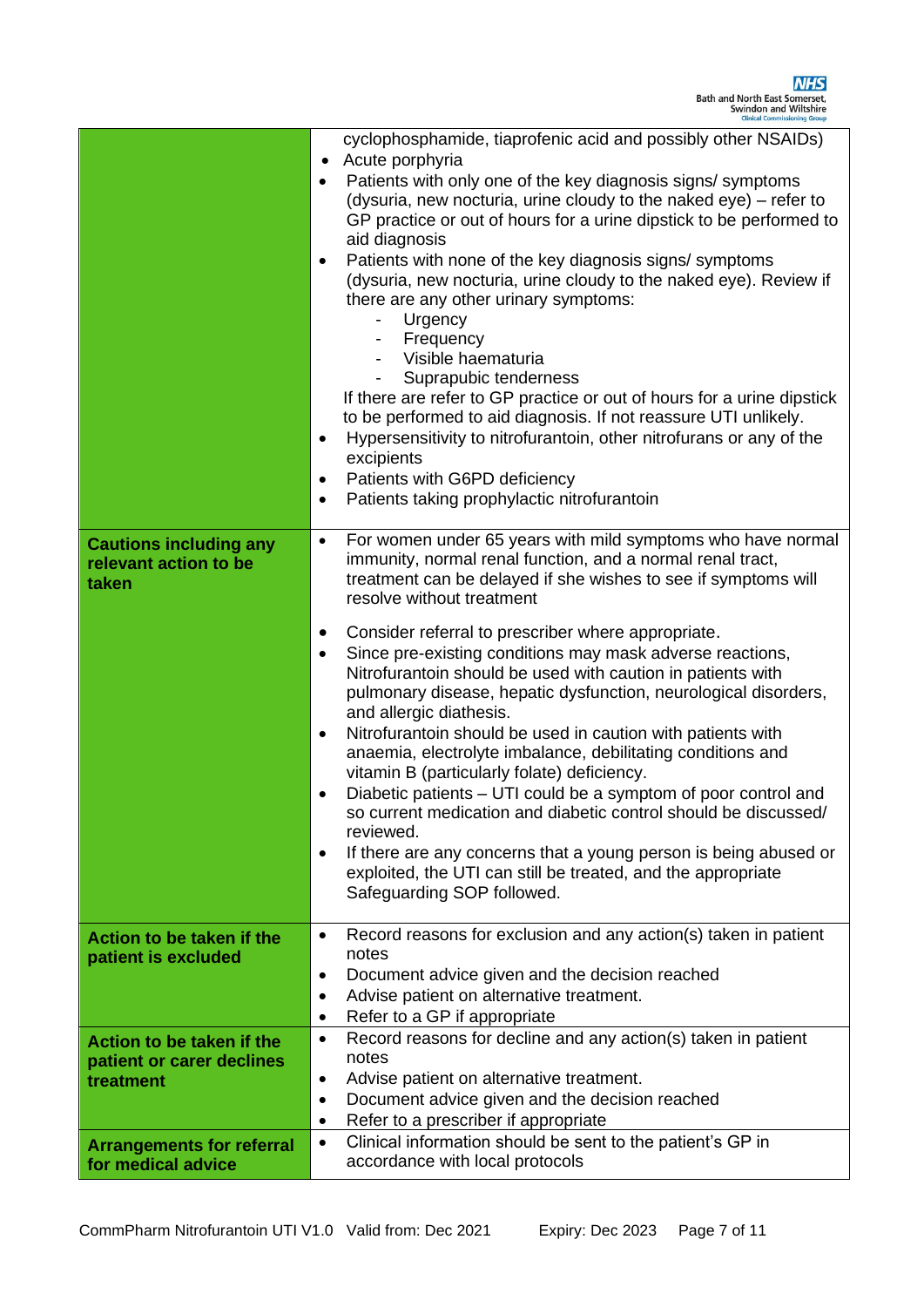## **5. Description of treatment**

| Name, strength &<br>formulation of drug                                  | NITROFURANTOIN 100mg Modified Release Capsules                                                                                                                                                                                                                                                                                                                                                                                                                                                                                                                                                                                                                                                                                                                                                                                                                                                                                                                                                                                        |
|--------------------------------------------------------------------------|---------------------------------------------------------------------------------------------------------------------------------------------------------------------------------------------------------------------------------------------------------------------------------------------------------------------------------------------------------------------------------------------------------------------------------------------------------------------------------------------------------------------------------------------------------------------------------------------------------------------------------------------------------------------------------------------------------------------------------------------------------------------------------------------------------------------------------------------------------------------------------------------------------------------------------------------------------------------------------------------------------------------------------------|
| <b>Legal category</b>                                                    | Prescription-only medicine (POM)                                                                                                                                                                                                                                                                                                                                                                                                                                                                                                                                                                                                                                                                                                                                                                                                                                                                                                                                                                                                      |
| Route / method of<br>administration                                      | <b>ORAL</b>                                                                                                                                                                                                                                                                                                                                                                                                                                                                                                                                                                                                                                                                                                                                                                                                                                                                                                                                                                                                                           |
| Dose and frequency of<br>administration                                  | 100mg twice a day                                                                                                                                                                                                                                                                                                                                                                                                                                                                                                                                                                                                                                                                                                                                                                                                                                                                                                                                                                                                                     |
| <b>Duration of treatment</b>                                             | <b>THREE days</b>                                                                                                                                                                                                                                                                                                                                                                                                                                                                                                                                                                                                                                                                                                                                                                                                                                                                                                                                                                                                                     |
| <b>Quantity to be supplied</b>                                           | 6 x Nitrofurantoin MR capsules                                                                                                                                                                                                                                                                                                                                                                                                                                                                                                                                                                                                                                                                                                                                                                                                                                                                                                                                                                                                        |
| <b>Storage</b>                                                           | Do not store above 25°C.                                                                                                                                                                                                                                                                                                                                                                                                                                                                                                                                                                                                                                                                                                                                                                                                                                                                                                                                                                                                              |
| <b>Drug interactions</b>                                                 | Nitrofurantoin is predicted to increase the risk of<br>$\circ$<br>methaemoglobinaemia when given with topical anaesthetics<br>prilocaine and dapsone. Use with caution or avoid.<br>Oral magnesium salts (as magnesium trisilicate) reduce<br>$\circ$<br>absorption of nitrofurantoin<br>A detailed list of drug interactions is available in the SPC, which<br>is available from the electronic Medicines Compendium<br>website: www.medicines.org.uk                                                                                                                                                                                                                                                                                                                                                                                                                                                                                                                                                                                |
| <b>Identification &amp;</b><br>management of adverse<br>reactions        | Rare: Agranulocytosis; aplastic anaemia; arthralgia; benign<br>$\bullet$<br>intracranial hypertension; blood disorders; cholestatic jaundice;<br>erythema multiforme; exfoliative dermatitis; hepatitis;<br>pancreatitis; thrombocytopenia; transient alopecia<br>Frequency unknown: Acute pulmonary reactions; anaphylaxis;<br>$\bullet$<br>angioedema; anorexia; chronic pulmonary reactions (pulmonary<br>fibrosis reported; possible association with lupus erythematosus-<br>like syndrome); diarrhoea; hypersensitivity reactions; nausea;<br>peripheral neuropathy; pruritus; rash; sialadenitis; urticaria;<br>vomiting<br>Use the Yellow Card System to report unexpected adverse drug<br>reactions directly to the CSM. Guidance on the use of the Yellow<br>Card System and Yellow Cards are available in the current BNF or<br>via www.yellowcard.gov.uk<br>A detailed list of adverse reactions is available in the SPC,<br>which is available from the electronic Medicines Compendium<br>website: www.medicines.org.uk |
| <b>Management of and</b><br>reporting procedure for<br>adverse reactions | Healthcare professionals and patients/carers are encouraged to<br>report suspected adverse reactions to the Medicines and<br>Healthcare products Regulatory Agency (MHRA) using the Yellow<br>Card reporting scheme on: <b>https://yellowcard.mhra.gov.uk</b><br>Record all adverse drug reactions (ADRs) in the patient's medical<br>record.<br>Report via organisation incident policy.<br>If anaphylaxis management may be required include this<br>information here (e.g. adrenaline to be held/resuscitation team                                                                                                                                                                                                                                                                                                                                                                                                                                                                                                                |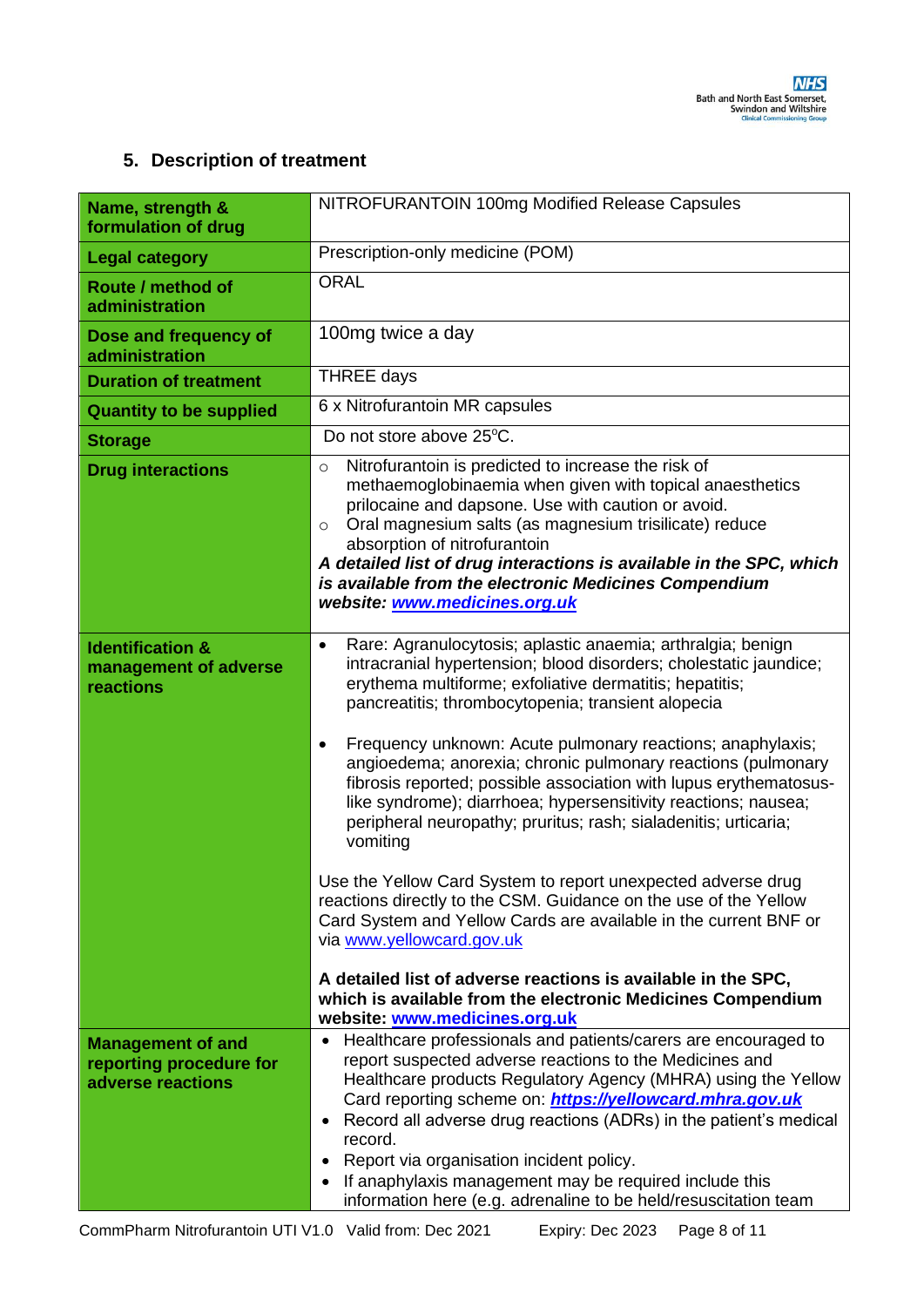|                                   | <b>Clinical Commissioning Group</b>                                            |  |  |  |  |
|-----------------------------------|--------------------------------------------------------------------------------|--|--|--|--|
|                                   | details)                                                                       |  |  |  |  |
| <b>Written information to be</b>  | Give marketing authorisation holder's patient information leaflet<br>$\bullet$ |  |  |  |  |
| given to patient or carer         | (PIL) provided with the product.                                               |  |  |  |  |
|                                   | Provide copy of TARGET UTI leaflet<br>$\bullet$                                |  |  |  |  |
|                                   | https://elearning.rcgp.org.uk/mod/book/view.php?id=12647                       |  |  |  |  |
|                                   | &chapterid=441                                                                 |  |  |  |  |
| <b>Patient advice / follow up</b> | Take the antibiotics at regular intervals and complete the course<br>٠         |  |  |  |  |
| treatment                         | supplied                                                                       |  |  |  |  |
|                                   | Advise patient to refer to their GP practice or contact NHS if:<br>$\bullet$   |  |  |  |  |
|                                   | - they have shivering, chills and muscle pain                                  |  |  |  |  |
|                                   | - feel confused or are very drowsy                                             |  |  |  |  |
|                                   | - have not passed urine all day                                                |  |  |  |  |
|                                   | - are vomiting<br>- see blood in their urine                                   |  |  |  |  |
|                                   | - their temperature is above 38 $\degree$ c or less than 36 $\degree$ C        |  |  |  |  |
|                                   | - have kidney pain in their back just under the ribs                           |  |  |  |  |
|                                   | - symptoms get worse                                                           |  |  |  |  |
|                                   | - symptoms are not starting to improve within 48 hours of taking               |  |  |  |  |
|                                   | antibiotics.                                                                   |  |  |  |  |
|                                   | Discuss side effects and advise to come back if side effects<br>$\bullet$      |  |  |  |  |
|                                   | occur                                                                          |  |  |  |  |
|                                   | Advise on self-care including drinking enough fluids to stop you<br>$\bullet$  |  |  |  |  |
|                                   | feeling thirsty – aiming for 6 to 8 glasses per day and 'over the              |  |  |  |  |
|                                   | counter' analgesia.                                                            |  |  |  |  |
|                                   | If the patient has recurrent UTIs (three or more episodes of acute             |  |  |  |  |
|                                   | UTI in the last 12 months or two episodes within six months)                   |  |  |  |  |
|                                   | discuss with them options to prevent UTIs - see the target UTI                 |  |  |  |  |
|                                   | leaflet and recurrent UTI guidelines                                           |  |  |  |  |
|                                   | https://prescribing.bswccg.nhs.uk/wpdm-package/wiltshire-swindon-              |  |  |  |  |
|                                   | banes-primary-care-antibiotic-guidance-jan-2019-nice-update                    |  |  |  |  |
| <b>Records</b>                    | Record:                                                                        |  |  |  |  |
|                                   | that valid informed consent was given<br>٠                                     |  |  |  |  |
|                                   | name/signature of individual, address, date of birth and GP with<br>$\bullet$  |  |  |  |  |
|                                   | whom the individual is registered (if relevant)                                |  |  |  |  |
|                                   | History, examination, investigations, diagnosis<br>$\bullet$                   |  |  |  |  |
|                                   | Drug history including any allergies                                           |  |  |  |  |
|                                   | name of registered health professional                                         |  |  |  |  |
|                                   | name and brand of medication supplied/administered<br>$\bullet$                |  |  |  |  |
|                                   | date and time of supply/administration<br>$\bullet$                            |  |  |  |  |
|                                   | dose, form and route of supply/administration<br>$\bullet$                     |  |  |  |  |
|                                   | quantity supplied/administered<br>$\bullet$                                    |  |  |  |  |
|                                   | batch number and expiry date (if applicable)<br>$\bullet$                      |  |  |  |  |
|                                   | advice given, including advice given if excluded or declines<br>$\bullet$      |  |  |  |  |
|                                   | treatment                                                                      |  |  |  |  |
|                                   | details of any adverse drug reactions and actions taken<br>$\bullet$           |  |  |  |  |
|                                   | supplied via Patient Group Direction (PGD)<br>$\bullet$                        |  |  |  |  |
|                                   | Referral arrangements (including self-care)<br>$\bullet$                       |  |  |  |  |
|                                   | Add patient name and date of supply to the pack before issuing.<br>$\bullet$   |  |  |  |  |
|                                   | Liquid dose forms must include the expiry date of reconstituted                |  |  |  |  |
|                                   | suspension.                                                                    |  |  |  |  |
|                                   |                                                                                |  |  |  |  |
|                                   | Records should be signed and dated (or a password controlled<br>e-records).    |  |  |  |  |
|                                   | All records should be clear, legible and contemporaneous.                      |  |  |  |  |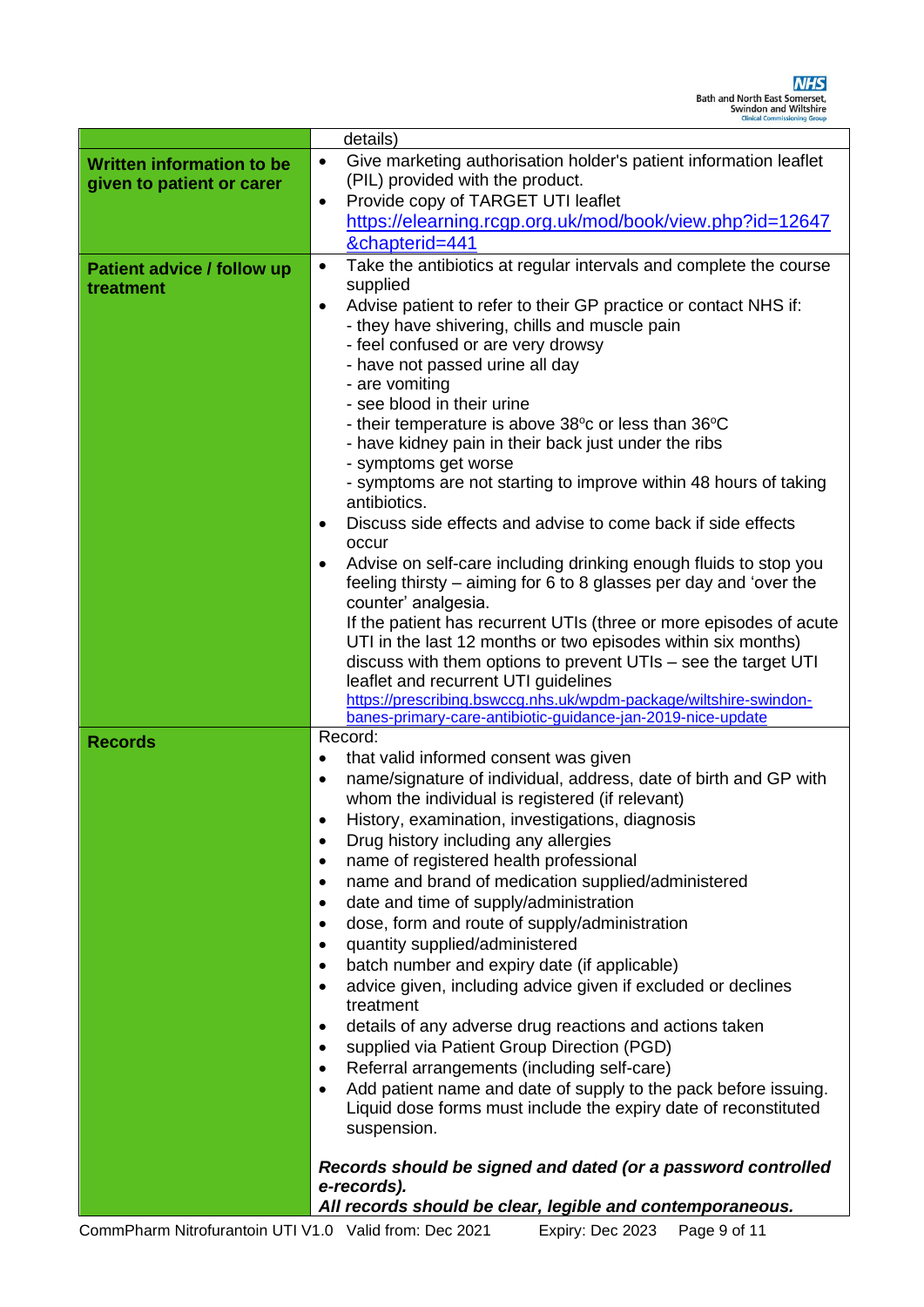| <b>Clinical Commissioning Group</b>                             |
|-----------------------------------------------------------------|
| A record of all individuals receiving treatment under this PGD  |
| should also be kept for audit purposes in accordance with local |
| policy.                                                         |

## **6. Key references**

| <b>Key references</b> | $\bullet$ | Summary of Product Characteristics for nitrofurantoin (available at<br>www.emc.medicines.org.uk |
|-----------------------|-----------|-------------------------------------------------------------------------------------------------|
|                       | $\bullet$ | British National Formulary (available online at                                                 |
|                       |           | www.medicinescomplete.com)                                                                      |
|                       | $\bullet$ | BSW Antimicrobial Prescribing Guidelines available                                              |
|                       |           | https://prescribing.bswccg.nhs.uk/wpdm-package/wiltshire-swindon-                               |
|                       |           | banes-primary-care-antibiotic-guidance-jan-2019-nice-update                                     |
|                       | $\bullet$ | NICE Clinical Knowledge Summaries (available at                                                 |
|                       |           | https://cks.nice.org.uk/urinary-tract-infection-lower-women)                                    |
|                       | $\bullet$ | Public Health England Urinary trat infection: diagnostic tool for primary                       |
|                       |           | care( available at https://www.gov.uk/government/publications/urinary-                          |
|                       |           | tract-infection-diagnosis)                                                                      |
|                       |           |                                                                                                 |